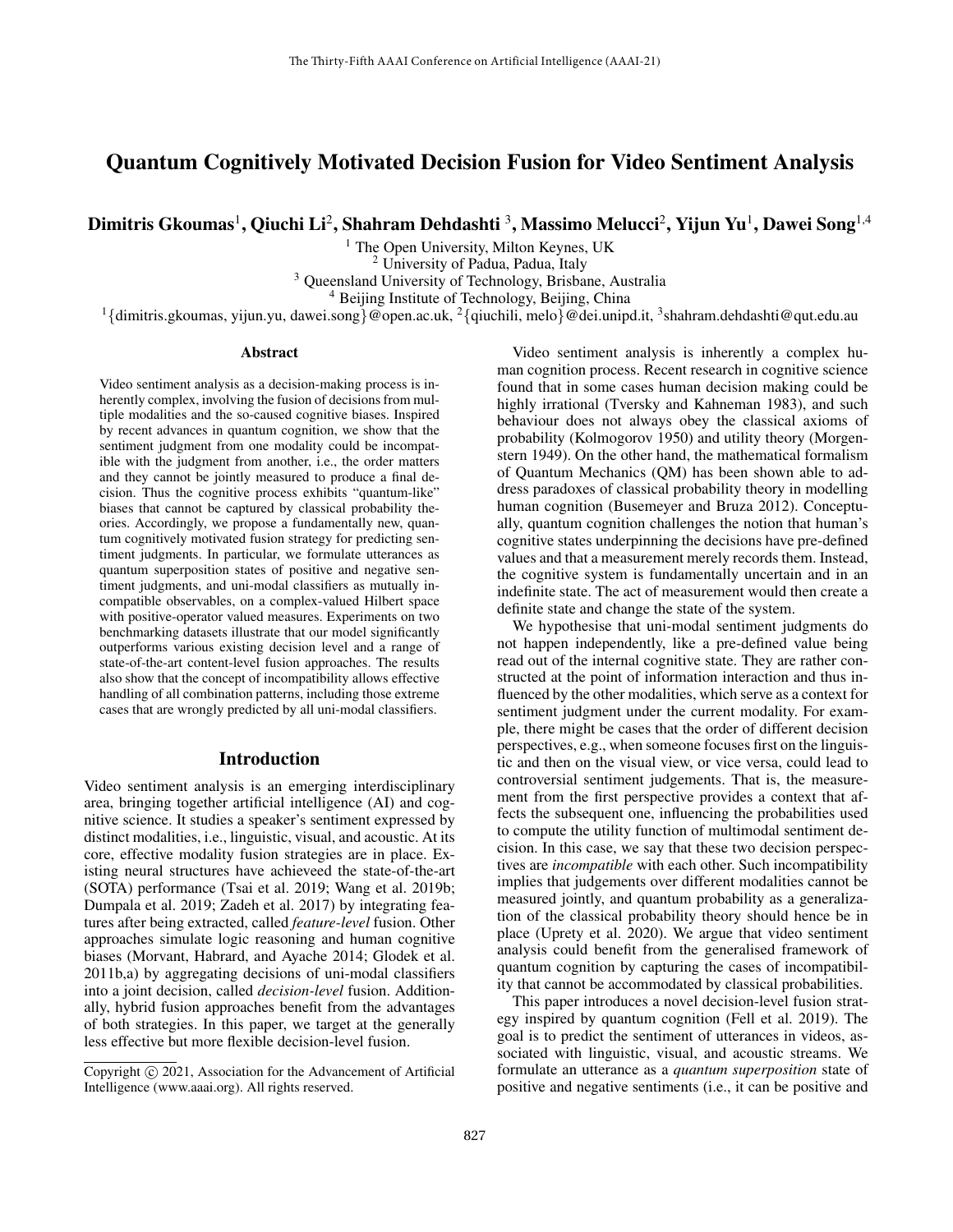negative at the same time until it is judged under a specific context), and uni-modal classifiers as *mutually incompatible*  $observals, on a complex-valued Hilbert space  $H$  spanned$ by distinct uni-modal sentiment bases. We take advantage of incompatibility to influence the uni-modal decisions, when they are under high uncertainty, to finally infer multimodal sentiment judgment. It is important to note that the model produces a generalized form of classical probabilities, allowing for both compatible and incompatible sentiment decisions.

More specifically, we resolve the incompatibility issue through Positive-Operator Valued Measures (POVMs) to approximate the sentiment of uni-modal classifiers simultaneously. In practice, we estimate the complex Hilbert Space and uni-modal observables from training data, and then establish the final multimodal sentiment state of a test utterance from the learned uni-modal observables. To our best knowledge, this is the first quantum cognitively inspired theoretical approach, with practical implementations, that investigates and models the incompatibility of sentiment judgments for video sentiment analysis.

Extensive evaluation on two widely used benchmarking datasets, CMU-MOSI(Zadeh et al. 2016) and CMU-MOSEI(Bagher Zadeh et al. 2018), show that our strategy significantly outperforms various decision-level fusion baselines and a range of SOTA content-level fusion approaches for video sentiment analysis. The model is also shown able to make correct sentiment judgments even for the cases where all uni-modal classifiers give wrong predictions.

#### Related Work

### Video Sentiment Analysis

Existing neural structures have achieved SOTA results for utterance-level video sentiment analysis (Gkoumas et al. 2021). Memory networks incorporate multimodal hidden units of preceding timestamps with the inputs (Wang et al. 2019b; Liang et al. 2018; Zadeh et al. 2018). Tensor-based operations have also been exploited to compose (Zadeh et al. 2017) or factorize (Liu et al. 2018; Barezi and Fung 2019) different modalities. Moreover, some approaches introduced fuzzy logic (Chaturvedi et al. 2019) and encoder-decoder structures in sequence-to-sequence learning, translating a target modality to a source modality (Pham et al. 2019; Dumpala et al. 2019). Multimodal transformer (Tsai et al. 2019) achieved the SOTA in affective analysis tasks. While most existing strategies fuse word-level aligned modalities, there are also attempts to address the challenging task of fusing unaligned time-series streams (Wang et al. 2019b).

#### Quantum-inspired Representation Learning

The application of Quantum Theory (QT) in representation learning began after van Rijsbergen's pioneering work (Van Rijsbergen 2004) by integrating geometry, probabilities, and logic into a unified theoretical framework. In particular, QT has been exploited beyond its standard domain for various representation learning tasks (Uprety, Gkoumas, and Song 2020). Among them, quantum formalism has been utilised for modelling word dependencies

through density matrices (Sordoni, Nie, and Bengio 2013) and formulating the semantic composition of words (Sordoni, He, and Nie 2013) in Information Retrieval tasks. Recently, researchers deployed quantum probabilistic models to address Natural Language Processing tasks. Preliminary work introduced neural networks to simulate *quantum compositionality* for question-answering tasks (Zhang et al. 2018a). Later, the simulation of *quantum measurement* postulate and its procedural steps into end-to-end neural networks led to improved performance and better interpretability (Wang et al. 2019a; Li, Wang, and Melucci 2019). Furthermore, quantum probabilistic neural models have been exploited to mode interactions across speakers in conversations (Zhang et al. 2019). Quantum-inspired strategies were also investigated for multimodal representation learning tasks. Wang et al. (Wang, Song, and Kaliciak 2010) proposed a tensor-based representation to retrieve imagetext documents. Moreover, there have been studies investigating *quantum interference* (Zhang et al. 2018b) and *nonclassical correlations* (Gkoumas, Uprety, and Song 2018) to address the decision-level modality fusion. Recently, a quantum-inspired neural framework achieved the SOTA performance for utterance-level video sentiment analysis (Li et al. 2020). Unlike these existing works, in this paper, we propose a quantum cognition inspired theoretical model capturing cognitive biases via the concept of incompatibility, accommodated only by quantum probabilities.

## Background of Quantum Cognition

In this section, we introduce the key concepts of quantum cognition (Busemeyer and Bruza 2012; Fell et al. 2019), which we exploit to construct the proposed model.

#### Hilbert Space

Quantum cognition exploits an infinite complex-valued vector space, called Hilbert space  $H$ , in which the state of a quantum system is represented as a unit-length vector. Different from classical probability, quantum probability events are defined as orthonormal basis states. A projective geometric structure establishes relationships between states vectors and basis states (Halmos 1987; Hughes 1989). The same Hilbert space can be represented by different sets of orthonormal basis states, and the same state can be defined over different sets of orthonormal basis states.

In consistency with QM, we adopt the widely-used *Dirac Notations* for the mathematical formalism of quantum cognition. A complex-valued *unit* vector  $\vec{u}$  and its conjugate transpose  $\vec{u}^{*T}$  are denoted as a *ket*  $|u\rangle$  and a *bra*  $\langle u|$ , respectively. The inner product of two vectors  $|u\rangle$  and  $|v\rangle$  is defined by  $\langle u|v \rangle$ , while  $|u\rangle \langle u|$  and  $|v\rangle \langle v|$  define operators.

## Quantum Superposition

Quantum superposition is one of the fundamental concepts in QM, which describes the uncertainty of a single particle. In the micro world, a particle like a photon can be in multiple mutually exclusive basis states simultaneously with a probability distribution. A general pure state  $|\psi\rangle$  is a vector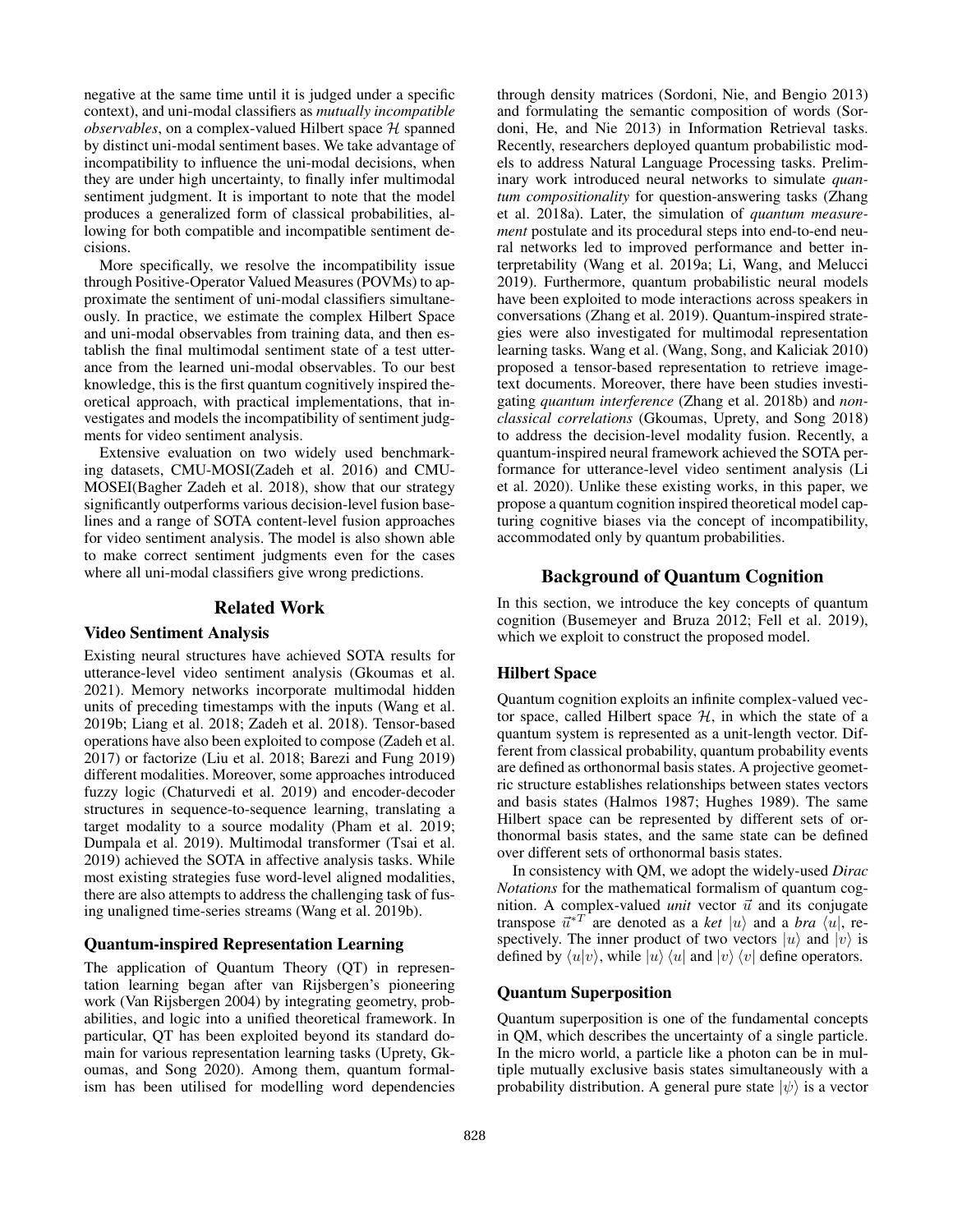on the unit sphere, represented by

$$
|\psi\rangle = w_1 |e_1\rangle + \dots + w_n |e_n\rangle. \tag{1}
$$

Where  $\{|e_j\rangle\}_{j=1}^n$  are *basis states* forming an orthogonal basis of the Hilbert Space, and the *probability amplitudes*  $\{w_j\}_{j=1}^n$  are complex scalars with  $\sum_{j=1}^n |w_j|^2 = 1$ , and  $|\cdot|$ the modulus of a complex number.  $|\psi\rangle$  is a *superposition state* when it is not identical to a certain basis state  $|e_i\rangle$ . In particular, in a two-dimensional Hilbert Space  $\mathcal{H}_2$  spanned by basis states  $|0\rangle$  and  $|1\rangle$ , a pure state  $|\psi\rangle$  is represented as

$$
|\psi\rangle = \cos\frac{\theta}{2}|0\rangle + e^{i\phi}\sin\frac{\theta}{2}|1\rangle \tag{2}
$$

while  $\theta, \phi \in [0, 2\pi]$  and i is the imaginary number satisfying  $i^2 = -1$ . Eq. 2 uniquely expresses any pure state on  $\mathcal{H}_2$ .

### Measurement

Measurement is another fundamental concept in quantum cognition for calculating quantum probabilities. In QM, Projection-Valued Measure (PVM) removes a system state from uncertainty to a precise event, by projecting a state to its certain corresponding basis state<sup>1</sup>. In the absence of measurement, there is uncertainty in the state in that it takes all possible measurement values simultaneously. After measurement, the state *collapses* onto a certain basis state. However, PVMs on subsystems of a larger system cannot be described by a PVM acting on the system itself. Positive-Operator Valued Measure (POVM) overcomes this constraint, by associating a positive probability for each measurement outcome, ignoring the post-measurement state (Nielsen and Chuang 2011). That is, POVM is a generalization of PVM, providing mixed information of a state for the entire ensemble of subsystems.

Mathematically, a POVM M is a set of *Hermitian positive semi-definite* operators  ${E_i}$  on a Hilbert space H that sum to the identity operator, i.e.,  $\sum_i E_i = \mathbb{1}$ . For a pure state  $|\psi\rangle$ , we can calculate its density matrix  $\rho = |\psi\rangle \langle \psi|$ . The probability with respect to  $E_i$  is computed as

$$
P(i) = Tr(E_i \rho) = \langle \psi | E_i | \psi \rangle \tag{3}
$$

and  $\sum P(i) = 1$ .

In the case of measuring a state on a two-dimensional Hilbert Space  $\mathcal{H}_2$  (see Eq. 2), the POVM is associated with the following operators (Busch 1986):

$$
E_{+} = \frac{\eta}{2} \mathbb{I} + (1 - \eta) \left| 1 \right\rangle \left\langle 1 \right| \tag{4}
$$

$$
E_{-} = \frac{\eta}{2} \mathbb{I} + (1 - \eta) \left| 0 \right\rangle \left\langle 0 \right| \tag{5}
$$

where  $\mathbb{I}$  and  $\eta$  stand for the identity matrix and noise parameter respectively. The value  $\eta \in [0, 1]$  determines the probability that the measurement fails due to the system-apparatus correlation or incompatibility (Liang, Spekkens, and Wiseman 2011). When  $\eta = 0$ , the measurement apparatus exerts no influence on the measurement, and we have an approximate measurement. When  $\eta = 1$ , the output of measurement is completely random.

#### Incompatibility

The concept of *incompatibility* is applicable to a Hilbert space only. Each basis state, defining a probability event, has a projector Π to evaluate the event. The conjunction of two events is not necessarily commutative (Busemeyer and Wang 2018). Suppose  $\Pi_A$  and  $\Pi_B$  are two sequential measurements for  $A$  and  $B$  events respectively. In quantum cognition, the joint probability distribution of two events equals the product of the two projectors  $\Pi_A$  and  $\Pi_B$ , corresponding to the basis state  $A \cap B$ . If  $\Pi_A \Pi_B = \Pi_B \Pi_A$ , then the two events are called *compatible*. However, if  $\Pi_A \Pi_B \neq \Pi_B \Pi_A$ , then their product is not a projector, and the two events do not commute, i.e., they are *incompatible*. Incompatibility implies that the two measurements cannot be accessed jointly without disturbing each other. Assuming that measurements are always compatible, classical probability can not capture such disturbance. However, the mathematical formalism of quantum probability allows for both compatible and incompatible measurements (Hughes 1989). It is a generalization of the classical probability theory.

#### Task Formulation

Due to space limitation, this work targets at the binary video sentiment analysis task. Formally, each utterance  $U_i \in$  $\{U_1, ..., U_N\}$  is associated with linguistic, visual and acoustic features  $U_i = \{X_{i,l}, X_{i,v}, X_{i,a}\}\$ and a positive or negative sentiment label  $y_i \in [-1, 1]$ . The objective is to establish a function, mapping an utterance  $U_i$  to its corresponding sentiment label. Note that the proposed fusion strategy is extendable to multiclass classification by adopting a one-vs-all classification strategy.

### Quantum Cognition-inspired Fusion Model

We now introduce the proposed quantum cognition-inspired fusion model for video sentiment analysis.

#### Sentiment Hilbert Space

The model is defined on a *Sentimental Hilbert Space*  $\mathcal{H}_{senti}$ , which is a 2-dimensional vector space spanned by basis states  $\{|\text{+}\rangle$ ,  $|\text{-}\rangle\}$ . The basis states  $|+\rangle$ ,  $|\text{-}\rangle$  correspond to the positive and negative sentiments, respectively. We represent an utterance  $U_k$  as a pure state  $|S_{U_k}\rangle$  (in short  $|S\rangle$ ) on  $\mathcal{H}_{senti}$ . The uni-modal sentiment classifiers (denoted as  $L, V, A$  respectively) are formulated as mutually incompatible observables (see Figure 1). The utterance can be represented under different sets of basis states, i.e., uni-modal  $(L, V, A)$  and multimodal  $(F)$  basis states in Figure 1. The observables are not orthogonal with each other, since the modalities are not independent, but highly correlated.

#### Utterance Representation

An utterance is represented as a pure state  $|S\rangle$  of positive and negative sentiments on a 2-dimensional Hilbert space  $\mathcal{H}_{senti}$  (see Figure 1):

$$
|S\rangle = \cos\frac{\theta_S}{2}|+\rangle + e^{i\phi_S}\sin\frac{\theta_S}{2}|-\rangle \tag{6}
$$

<sup>1</sup> For simplicity, we use a nomenclature definition. A strict definition can be found in (Nielsen and Chuang 2011).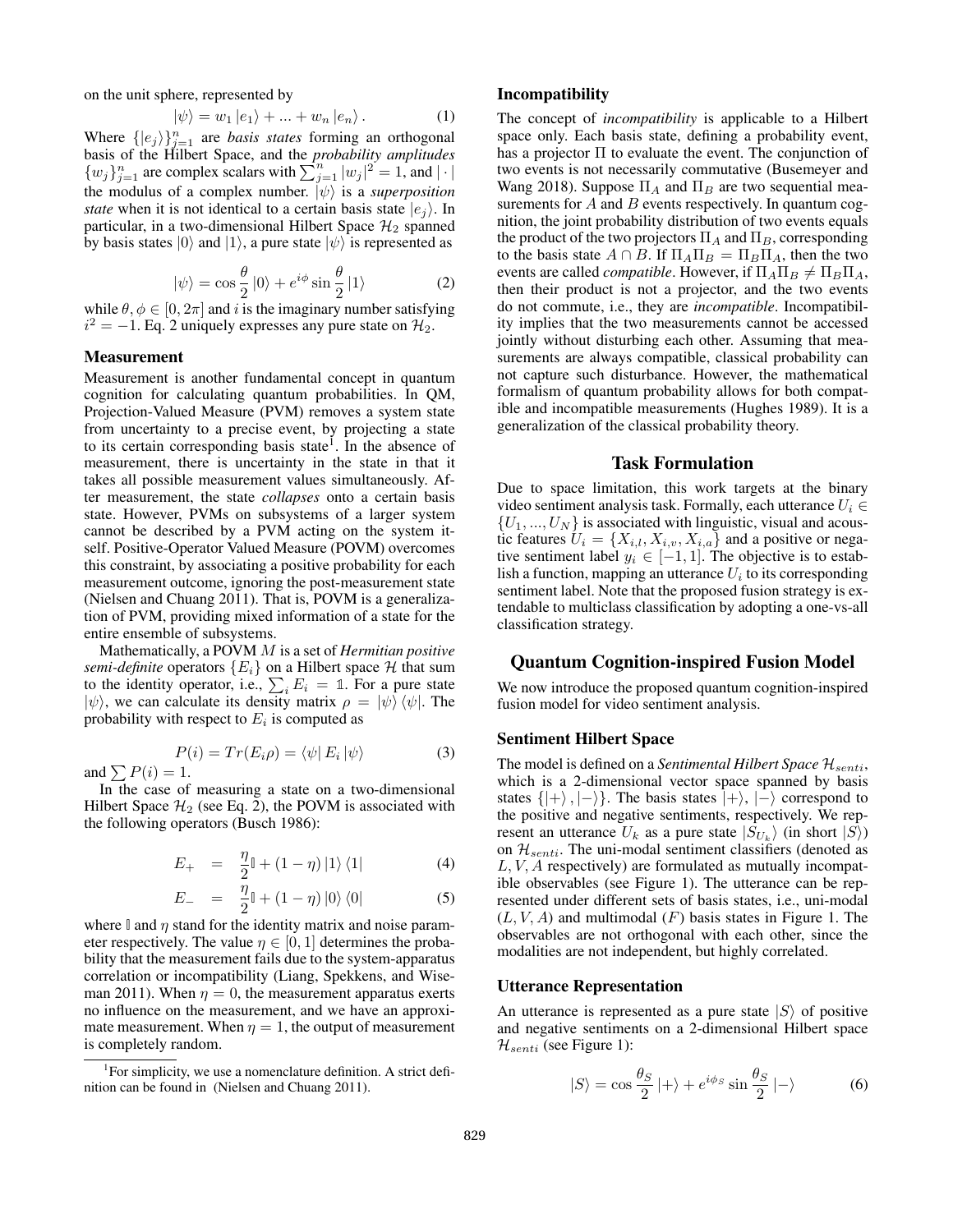

Figure 1: The Sentimental Hilbert Space. An utterance is represented as a pure state  $|S\rangle$  belonging to the surface of a unit sphere (called the Bloch sphere). The two opposed unit vectors represent positive and sentiment judgments. The associated uni-modal sentiment observables  $\hat{L}, \hat{V}, \hat{A}$  and tri-modal observable  $\hat{F}$  are mutually incompatible. Projections of  $|S\rangle$  on the corresponding bases indicate probability events.

where  $\theta_S$ ,  $\phi_S \in [0, 2\pi]$ . According to the Born's rule (Born 1926), the probability of an utterance being positive and negative is  $P(+) = |\langle S | + \rangle|^2 = \cos^2 \frac{\theta_S}{2}$  and  $P(-) =$  $|\langle S|-\rangle|^2 = \sin^2 \frac{\theta_S}{2}$ , with  $\cos^2 \frac{\theta_S}{2} + \sin^2 \frac{\theta_S}{2} = 1$ . As to be shown in more detail in the next Section, the *relative phase*  $\phi_S$  plays a crucial role in capturing correlations between incompatible observables and giving rise to results that are fundamentally different from the classical case.

#### Sentiment Decisions

We formulate uni-modal sentiment decisions as mutually incompatible observables on  $\mathcal{H}_{senti}$ , namely  $\tilde{L}$ ,  $\tilde{V}$ , and  $\tilde{A}$  for linguistic, visual and acoustic modalities respectively (see Figure 1). For the binary sentiment analysis task, each observable is associated with two eigenstates and two eigenvalues, with common eigenvalues of 1 and  $-1$  for positive and negative sentiments. In that case, incompatibility falls under different sets of eigenstates  $\{|M, +\rangle, |M, -\rangle\}$  defining a uni-modal basis, where modality  $M \in \{L, V, A\}$ . Following Eq. 6, we express the eigenstates as

$$
|M,+\rangle = \cos\frac{\theta_M}{2}|+\rangle + e^{i\phi_M}\sin\frac{\theta_M}{2}|-\rangle \qquad (7)
$$

$$
|M, -\rangle = \sin \frac{\theta_M}{2} |+\rangle - e^{i\phi_M} \cos \frac{\theta_M}{2} |-\rangle
$$
 (8)

with  $\theta_M, \phi_M \in [0, 2\pi]$ . The eigenstates form an orthonormal basis, with  $\langle M, +|M, +\rangle = \langle M, -|M, -\rangle = 1$  and  $\langle M, +|M, -\rangle = \langle M, -|M, +\rangle = 0.$ 

In QT, a general observable  $\hat{O}$  can be decomposed to its eigenstates  $\{|\lambda_i\rangle\}$  of the orthonormal basis as  $\ddot{O}$  =  $\lambda_i |\lambda_i\rangle \langle \lambda_i|$ , where eigenvalues  $\{\lambda_i\}$  are possible values that a state can take for the corresponding events after measurement. Thus, the uni-modal observables have as follows:

$$
\hat{M} = (+1) |M, +\rangle \langle M, +| + (-1) |M, -\rangle \langle M, -|(9)
$$

where  $\hat{M} \in \{\hat{L}, \hat{V}, \hat{A}\}\)$ . Similarly, the observable for the final sentiment decision  $\hat{F}$  is

$$
\hat{F} = (+1) \ket{+} \bra{+} + (-1) \ket{-} \bra{-} \tag{10}
$$

which spans the  $\mathcal{H}_{senti}$  and is incompatible with all unimodal observables.

Following the projective geometric structure, the measurement probability on an eigenstate equals the projection of the system state onto it, i.e., the squared inner product of the vectors:  $|\langle S|M, +\rangle|^2$  for uni-modal positive sentiment and  $|\langle S | + \rangle|^2$  for final (multimodal) positive sentiment. The measurement probabilities under  $\hat{L}$  stand for the utterance's sentiment under linguistic modality, as so forth for the other modalities. Finally, its multimodal sentiment is determined by the observable  $\hat{F}$ . In Figure 1, the sentiment judgment is positive in terms of uni-modal observables (projections are visualized as shadows in Figure 1), yet is negative in terms of the multimodal observable due to incompatibility.

### Model Operationalization

This section presents a methodology that operationalizes the proposed fusion model. Traditionally, in the physical sciences, the study of mathematical problems involves modelling methods leveraging a combination of approximation techniques. In this work, we exploit statistical information from the data to learn the sentimental Hilbert Space described in the previous section, so as to leverage the incompatible observables to determine the sentiment polarity of utterances. We propose a pipeline consisting of three steps: (1) we first estimate the generic uni-modal observables  $\tilde{M}$ from the training data; (2) then we construct the sentiment state for each test utterance  $|S_T\rangle$  from the learned uni-modal observables and uni-modal sentiment prediction results; (3) finally, we judge the sentiment with the multimodal observable  $\hat{F}$ . In the remaining part of the section, we elaborate the methodology for each step.

#### Observable Estimation

The uni-modal observables are constructed from the overall statistics of the training data. These values are mapped to their quantum expressions to estimate the parameters of the uni-modal observables. In particular, the uni-modal observables and pure state should submit to the following properties: I) the pure state should conform to the statistics of the dataset, II) the uni-modal sentiment measurement results should be consistent with the ratio of positive and negative samples in the training subsets, and III) quantum correlations between observables should be aligned to classical correlations of the per-sample prediction results, derived from the training data.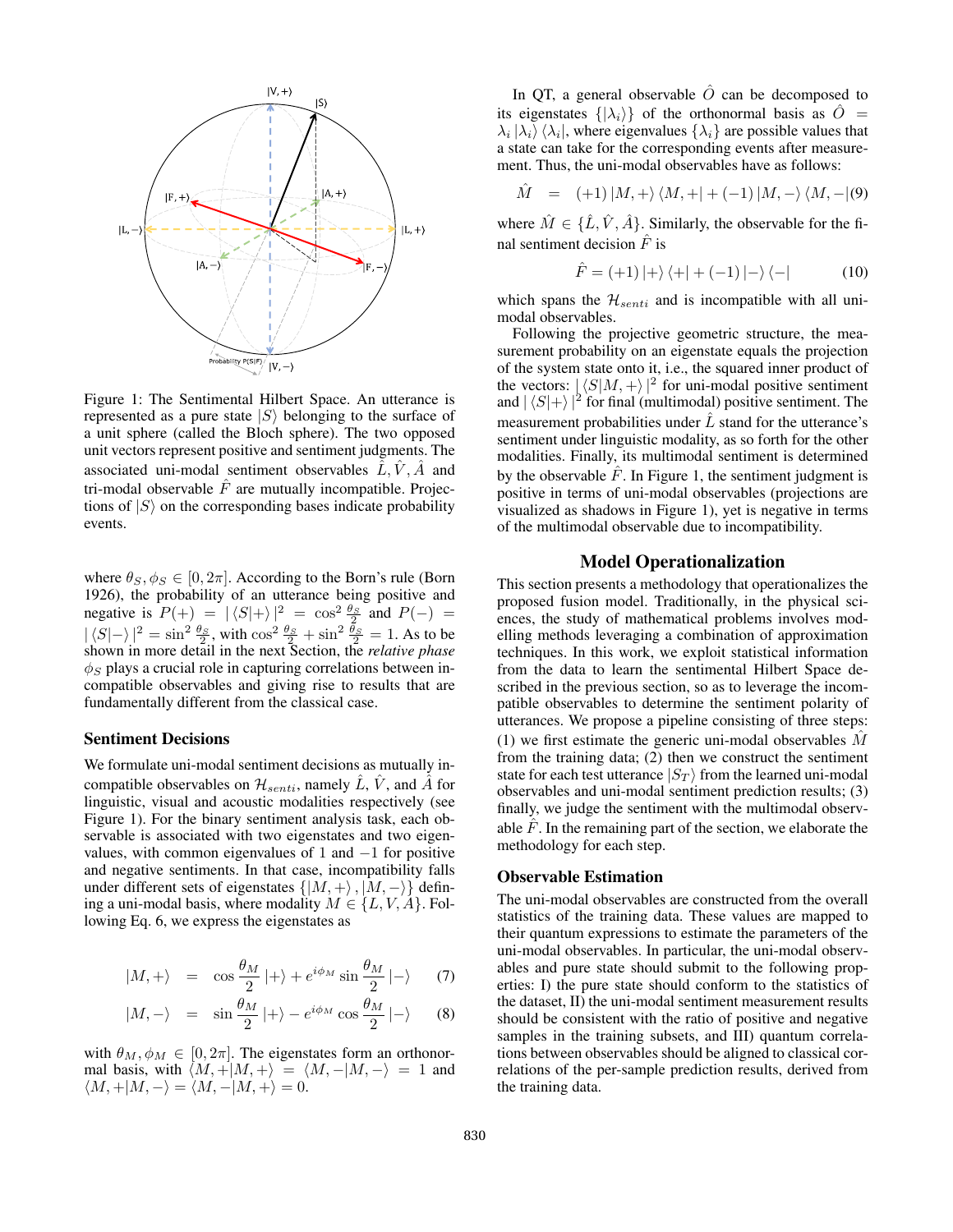To facilitate the construction of uni-modal observables, we introduce a pure state as follows:

$$
|G\rangle = \cos\frac{\theta_G}{2}|+\rangle + e^{i\phi_G}\sin\frac{\theta_G}{2}|-\rangle \tag{11}
$$

which describes the extent to which the dataset is unbalanced for positive and negative labels. By Born's rule (Born 1926), the probability of positive judgment is:

$$
P(+) = |\langle +|G\rangle|^2 \approx \frac{\#pos}{N}
$$
 (12)

where  $\#pos$  is the number of true positive utterances in the training set and  $N$  the size of the training set. Eq.12 implies

$$
\cos^2 \frac{\theta_G}{2} \approx \frac{\#pos}{N} \tag{13}
$$

since the quantum probability equals the squared amplitude of a state (see Section Background).

According to the second property, the probability of a positive sentiment judgment for each modality is given by

$$
P_M(+) = |\langle M, + |G \rangle|^2 \approx \frac{\# M_{pos}}{N}
$$
 (14)

where  $\#L_{pos}$ ,  $\#V_{pos}$  and  $\#A_{pos}$  equals the number of true positive utterances for each modality in the training set. Combining Eq.7, Eq.11 and Eq.14, the probability of the positive sentiment judgment for each modality is

$$
\cos^2 \frac{\theta_M}{2} \cos^2 \frac{\theta_G}{2} + \sin^2 \frac{\theta_M}{2} \sin^2 \frac{\theta_G}{2} + \frac{1}{2} \sin \theta_M \sin \theta_G \cos(\phi_M - \phi_G) \approx \frac{\#m_{pos}}{N}
$$
(15)

Finally, we look into the correlations between pairs of uni-modal observables, where the relative phases play an key role. From a QM point of view, the correlation of observables for two modalities  $M_1, M_2$ is given by  $(|\langle M_1, +|M_2, +\rangle|^2 + |\langle M_1, -|M_2, -\rangle|^2 |\braket{M_1, +|M_2, -}|^2 - |\braket{M_1, -|M_2, +}|^2$ . It should in principle be aligned to the classical correlations derived from the data. Hence we have

$$
\frac{1}{2} (|\langle M_1, + | M_2, + \rangle|^2 + |\langle M_1, - | M_2, - \rangle|^2 \n- |\langle M_1, + | M_2, - \rangle|^2 - |\langle M_1, - | M_2, + \rangle|^2) \qquad (16)\n\approx corr(M_1, M_2)
$$

where  $M_1 \neq M_2 \in \{L, V, A\}$  and  $corr(M_1, M_2)$  is a classical correlation of the per-sample prediction results based on modalities  $M_1$  and  $M_2$ , which is computed from the training data. When  $M_1$  and  $M_2$  give exactly same predictions, the correlation  $corr(M_1, M_2) = 1$ . Accordingly,  $|\langle M_1, +|M_2, +\rangle| = |\langle M_1, -|M_2, -\rangle|^2 = 1$  and  $|\langle M_1, +|M_2, -\rangle|^2 = |\langle M_1, -|M_2, +\rangle|^2 = 0$ , so the value 1 is also produced from the quantum side. Similarly, a value of -1 is obtained for both sides when the two modalities give totally opposite predictions, indicating the maximum negative correlation. Hence, Eq.16 gives three equations for distinct pairs of modalities. For example, for linguistic-visual correlation, Eq.16 results in

$$
\cos \theta_L \cos \theta_V + \sin \theta_L \sin \theta_V \cos(\phi_L - \phi_V) \n\approx corr(L, V)
$$
\n(17)

as so forth for the  $\{L, A\}, \{A, V\}$  modality pairs.

To wrap up, taking into account the number of positive sentiments in the training set and correlations across different pairs of modalities, we get seven equations from Eq. 13, Eq. 15 and Eq. 16, and eight unknown variables  $\{\theta_G, \theta_L, \theta_V, \theta_A, \phi_G, \phi_L, \phi_V, \phi_A\}$ . As all equations rely only on the differences between the relative phases rather than their absolute values, we can safely set  $\phi_q = 0$ and devise a unique solution of  $\{\theta_l, \theta_v, \theta_a, \phi_g, \phi_l, \phi_v, \phi_a\}.$ Through solving the system of equations, we calculate the parameters for each uni-modal observable  $\hat{L}$ ,  $\hat{V}$ , and  $\hat{A}$ .

### Utterance State Estimation

After estimating uni-modal observables as described above, we need to estimate the state for each test utterance, which is denoted as

$$
|S_T\rangle = \cos\frac{\theta_T}{2}|+\rangle + e^{i\phi_T}\sin\frac{\theta_T}{2}|-\rangle \tag{18}
$$

The uni-modal predictions can be exploited to estimate the values of  $\theta_T$ ,  $\phi_T$ . However, since the observables L, V, and  $\hat{A}$  are mutually incompatible, the measurements results cannot be accessed simultaneously. To that end, we utilize POVMs to get the results of all incompatible measurements simultaneously (Uola et al. 2016). In particular, we construct sample-specific POVMs for each uni-modal measurement, applying unsharp (weak) projections (Busch 1986) without disturbing the observables. Formally, the operators are constructed as follows:

$$
E_{\pm}^{M} = \frac{\eta_{T}}{2} \mathbb{I} + (1 - \eta_{T}) \left| M, \pm \right\rangle \left\langle M, \pm \right| \tag{19}
$$

where  $\eta_T \in [0, 1]$  is specific to sample T, since each utterance interacts with the apparatus in a different manner. We apply uni-modal POVMs on the test utterance to measure its sentiment in terms of each modality, that is,

$$
\langle S_T | E_+^M | S_T \rangle \approx P_{T,M}(+) \tag{20}
$$

where  $P_{T,M}(+)$  are uni-modal probabilities for the positive sentiment judgment. Eq.20 gives a system with three equations, each equation for a distinct modality, and three unknown variables  $\{\theta_T, \phi_T, \eta_T\}$ . Solving the system allows us to construct the state  $|S_T\rangle$ .

#### Multimodal Sentiment Measurement

The sentiment of a test utterance  $|S_T\rangle$  is measured by Eq. 10. The results are  $P_T(+) = \cos^2 \frac{\theta_T}{2}$  and  $P_T(-) = \sin^2 \frac{\theta_T}{2}$ . The sentiment of  $S_T$  is considered as positive if  $\cos^2 \frac{\theta_T}{2}$  > 0.5 and negative otherwise.

#### Experiments

We evaluated the proposed model on two benchmarking datasets, namely, CMU Multimodal Opinion-level Sentiment Intensity (CMU-MOSI) (Zadeh et al. 2016) and CMU Multimodal Opinion Sentiment and Emotion Intensity (CMU-MOSEI) (Bagher Zadeh et al. 2018). Each sample is labelled with a 7-level ratio score. In this work, we adopted binary accuracy (i.e.,  $Acc_2$ : positive sentiment if the human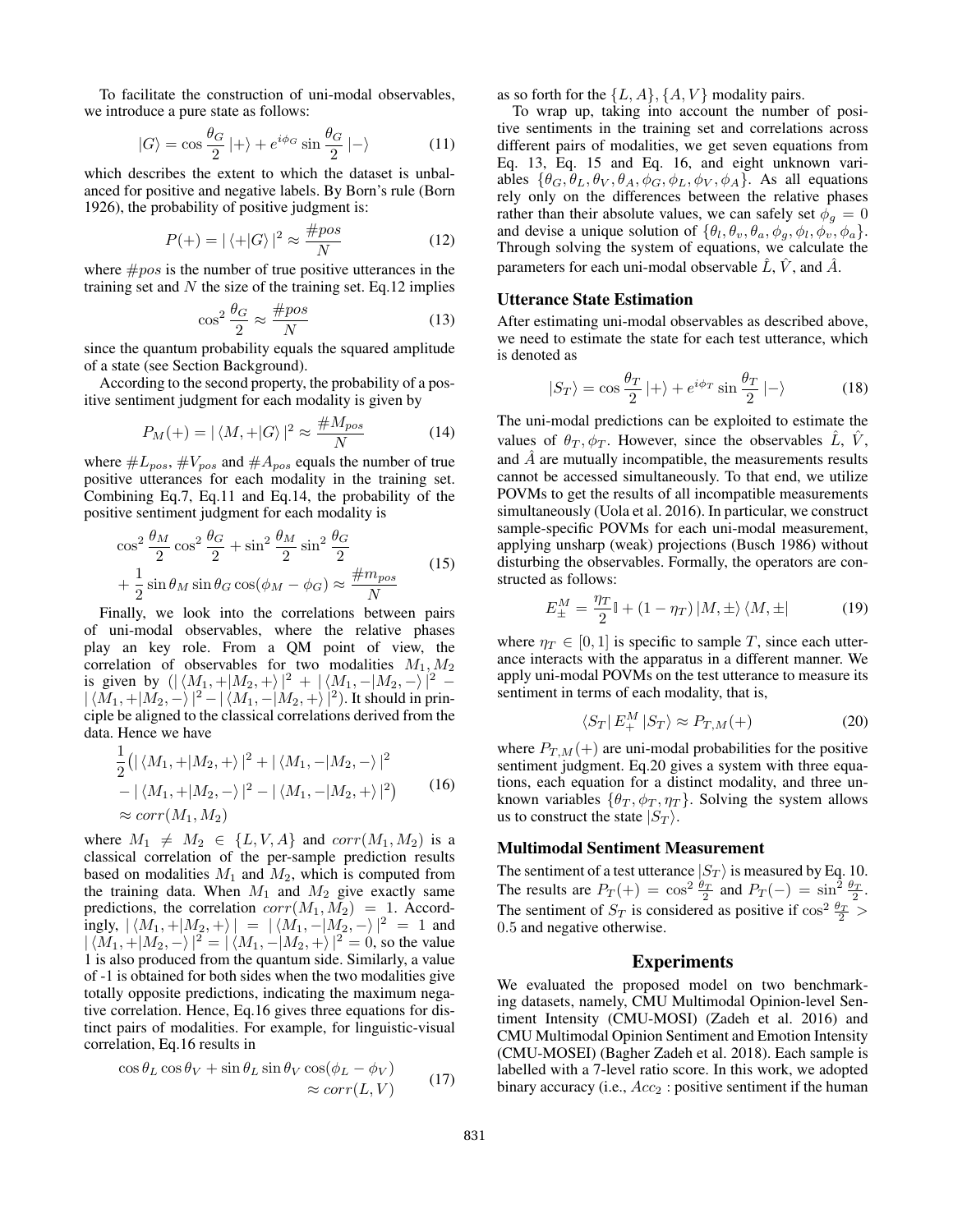annotation score  $\geq 0$ , and negative sentiment if the score  $<$  0), and  $F1$  score. For both datasets, we used the CMU-Multi-modal Data SDK<sup>2</sup> for feature extraction.

### Baselines

We compared with robust approaches on both decision-level and feature-level modality fusion approaches.

Decision-level: We first trained neural uni-modal classifiers. In particular, we used Bi-GRU layers (Cho et al. 2014) with forward and backward state concatenation, followed by fully connected layers. The outputs gave linguistic, visual, and acoustic embedding  $\{L, V, A\} \in \mathbb{R}^d$ , where d was the number of neurons in dense layers. Then, self-attentions were computed for each uni-modal dense representation by calculating the scaled dot-product (Vaswani et al. 2017). Finally, each attentive uni-modal representation was fed into two fully connected layers, followed by a softmax layer to obtain sentiment judgments. The uni-modal results were then fed into the multimodal meta-fusion approaches. We compared with a range of baseline fusion approaches:

- Voting was used to aggregate the outputs of the uni-modal classifiers. In particular, we applied a) *Hard Voting*, via majority voting, b) *Weighted Majority Voting*, by assigning weights to each uni-modal classifier and taking their average, and c) *Soft Voting*, by averaging the predicted probabilities, to infer multi-modal sentiment judgments.
- Single models exploited supervised machine learning algorithms as meta fusion approaches of the uni-modal classifiers. For both tasks, we chose the most effective models, namely, a) *Logistic Regression*, b) *Support Vector Machine (SVM)*, and c) *Gaussian Naive Bayes (GaussianNB)*, from a pool of supervised learning algorithms.
- Ensemble methods combined learning algorithms, selecting the optimum combination from a pool of models. We explored stacking, backing, and boosting strategies (Ponti Jr 2011); a) for stacking, single models were stacked together and the hard voting method computed predictions, b) for bagging, a number of estimators were aggregated by majority voting, and c) for boosting, we applied AdaBoost classifier (Freund and Schapire 1997)
- A Deep Fusion approach combined the confidence scores of uni-modal classifiers along with the complementary scores as inputs to a deep neural network, followed by a sigmoid layer, which made the final prediction (Nojavanasghari et al. 2016).

Content-level: We also compared the model with a range of SOTA content-level fusion approaches.

• For SOTA, we replicated a) *MulT* (Tsai et al. 2019), consisting of pairwise crossmodal transformers, the outputs of which are concatenated to build the multimodal embedding utterance, b) *RAVEN* (Wang et al. 2019b), an RNN based model with an attention gating mechanism to model crossmodal interactions, and c) *TFN* (Zadeh et al. 2017), a tensor-based neural network that a multi-dimensional tensor captures uni-modal, bi-modal, and tri-modal interactions across distinct modalities.

• QMF (Li et al. 2020) is a complex-valued neural netowork, which represents utterances as superposed states, and incorporates modalities through the tensor operator.

#### Experiment Settings

We conducted the experiments on the same uni-modal classifiers trained for the decision-level baseline approaches. We estimated the uni-modal observables from training plus validation sets, and then we used the learnt observables for predicting the utterance sentiment on the test set. We used Pearson correlation for modelling classical correlations. In case the equation systems did not have solutions, the MAT-LAB *fsolve* function was used to generate a numerical solution. In particular, we randomly initialized the parameters  $\{\theta_G, \theta_L, \theta_V, \theta_A, \phi_L, \phi_V, \phi_A\} \in [0, 2\pi]$  for uni-modal observable estimation, and  $\{\theta_T, \phi_T\} \in [0, 2\pi], \eta_T \in [0, 1]$  for utterance state estimation. The random initialization was repeated for 200 times to obtain the optimum solutions by calculating the minimum sum of squared loss.

#### Comparative Analysis of Results

For both datasets, we present the results of the proposed model in comparison with various baseline decision-level fusion strategies in Table 1. For CMU-MOSEI, all approaches attained an improved performance as compared to the performance of CMU-MOSI task. We suspect this is because CMU-MOSEI is a much larger dataset. Overall, Weighted Voting was the best-performing approach among the voting-based aggregations, Logistic Regression among the supervised learning algorithms, and Stacking among the ensemble learning methods. For both tasks, Stacking and Bagging were the most effective baseline decision-level fusion strategies. For CMU-MOSI, the proposed model attained an increased accuracy of 84.6% as compared to 78.4% of Stacking, which was a significant improvement of 6.2% ( $p-value < 0.05$ ). For CMU-MOSEI, the model reached an increased accuracy of 84.9% as compared to 82.2% of Stacking, i.e., a significant improvement of 2.7%  $(p-value < 0.05)$ .

|                     | <b>CMU-MOSI</b>  |      | <b>CMU-MOSEI</b> |      |
|---------------------|------------------|------|------------------|------|
| Approach            | Acc <sub>2</sub> | F1   | Acc <sub>2</sub> | F1   |
| <b>Hard Voting</b>  | 67.5             | 65.4 | 71.5             | 83.3 |
| Weighted Voting     | 74.6             | 71.6 | 81.3             | 87.8 |
| Soft Voting         | 75.2             | 71.9 | 77.5             | 86.2 |
| <b>SVM</b>          | 77.4             | 72.9 | 81.7             | 87.9 |
| Logistic Regression | 78.0             | 73.8 | 81.9             | 88.0 |
| GaussianNB          | 76.7             | 71.6 | 80.9             | 86.8 |
| Stacking            | 78.4             | 75.1 | 82.2             | 88.1 |
| Bagging             | 78.1             | 73.6 | 82.0             | 88.0 |
| <b>Boosting</b>     | 77.7             | 74.0 | 81.7             | 87.7 |
| Deep Fusion         | 77.8             | 77 7 | 81.9             | 81.3 |
| Proposed Model      | 84.6             | 84.5 | 84.9             | 91.1 |

Table 1: Effectiveness of decision-level fusion approaches. Best results are highlighted in boldface.

<sup>2</sup> https://github.com/A2Zadeh/CMU-MultimodalSDK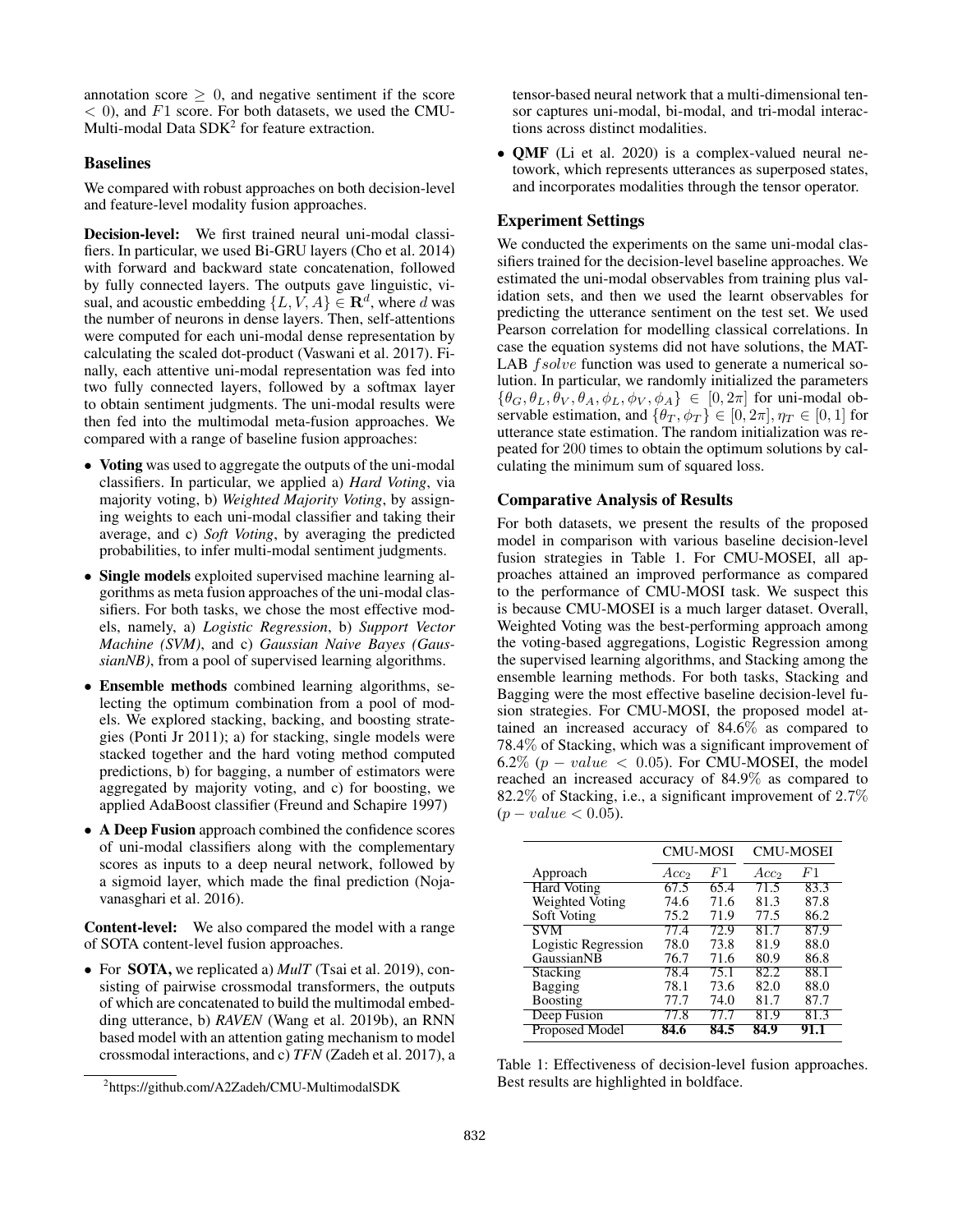Table 2 presents the comparison results against various SOTA content-level fusion approaches. For CMU-MOSI, TFN (Zadeh et al. 2017) was the most effective among the content-level fusion baselines. The proposed model attained an improvement in accuracy by 3.4% (see Table 2). For CMU-MOSEI, RAVEN (Wang et al. 2019b) achieved the highest accuracy among the baselines. The proposed model yielded an increased accuracy of 84.9% as compared to 80.2% of RAVEN, i.e., a 4.7% improvement.

We noticed that the decision-level fusion strategies achieved better performance than the content-level neural approaches on CMU-MOSEI. This implies that discriminative learning approaches can benefit from large datasets, whereas neural approaches lead to overfitting. We also observed that the proposed model achieved a similar performance on CMU-MOSI and CMU-MOSEI, even though CMU-MOSI is a relatively balanced dataset. That is, our model can cope with both skewed and balanced datasets.

|                           | <b>CMU-MOSI</b>  |      | <b>CMU-MOSEI</b> |      |
|---------------------------|------------------|------|------------------|------|
| Approach                  | Acc <sub>2</sub> | F1   | Acc <sub>2</sub> | F1   |
| MulT $(Tsai et al. 2019)$ | 80.2             | 79.5 | 80.0             | 79.8 |
| RAVEN (Wang et al. 2019b) | 78.6             | 78.6 | 80.2             | 79.9 |
| TFN (Zadeh et al. 2017)   | 81.2             | 80.8 | 77.8             | 77.8 |
| OMF (Li et al. 2020)      | 80 7             | 79.7 | 79 7             | 79.6 |
| Proposed Model            | 84 6             |      | 84.9             | 91.1 |

Table 2: Effectiveness of content-level fusion approaches.

Ablation Tests Table 3 shows the results of an ablation study. The first three rows list the performance of uni-modal classifiers when no crossmodal interactions were modelled. The linguistic modality was the most predictive due to the use of word embedding trained on large corpora. For CMU-MOSEI, the linguistic classifier even outperformed all the content-level and voting-based fusion approaches.

|                        | <b>CMU-MOSI</b>  |      | <b>CMU-MOSEI</b> |      |
|------------------------|------------------|------|------------------|------|
| Approach               | Acc <sub>2</sub> | F1   | Acc <sub>2</sub> | F1   |
| <b>Linguistic Only</b> | 77.1             | 72.3 | 81.5             | 87.8 |
| Visual Only            | 54.7             | 48.4 | 71.1             | 83.0 |
| <b>Acoustic Only</b>   | 56.1             | 60.0 | 71.2             | 83.1 |
| <b>Proposed Model</b>  | 84.6             | 84.5 | 84.9             | 91.1 |

Table 3: Comparison with uni-modal approaches.

As a second set of ablation experiments, we tested the proposed model when only bimodal dynamics were present. We present the result in Table 4, which shows the linguistic and acoustic dynamics were the most informative. However, trimodal dynamics outperformed all possible bimodal combinations, yielding an improvement of accuracy by 5.0% for CMU-MOSI, and 2.2% for CMU-MOSEI.

Effect of Incompatibility We conducted a further analysis to investigate the effectiveness of incompatibility. We first identified all the cases that were correctly predicted by one out of the eleven decision-level fusion approaches. In total, there were 33 such cases on CMU-MOSI and 1547 ones

|                                                | <b>CMU-MOSI</b>  |                | <b>CMU-MOSEI</b> |      |
|------------------------------------------------|------------------|----------------|------------------|------|
| Approach                                       | Acc <sub>2</sub> | F <sup>1</sup> | Acc <sub>2</sub> | F1   |
|                                                | 78 2             | 74.3           | 82.1             | 88.4 |
| $\text{Model}_{\{L,V\}}$<br>Model $_{\{L,A\}}$ | 79.6             | 75.1           | 82.7             | 89.2 |
| $Model_{\{V,Ac\}}$                             | 55.1             | 55.2           | 70.8             | 82.7 |
| Proposed Model                                 | 84.6             | 84.5           | 84.9             | 91.1 |

Table 4: Comparison of the model with its variants.



Figure 2: Visual-acoustic content of an incompatible case.

on CMU-MOSEI test sets. The proposed model gave correct predictions for 31 cases out of 33 on CMU-MOSI and all the 1547 cases on CMU-MOSEI. Furthermore, we analyzed the cases that all uni-modal classifiers gave wrong sentiment judgments, but the proposed model successfully fused them and gave correct predictions. There were 39 such utterances out of 686 on the CMU-MOSI and 633 utterances out of 4643 on the CMU-MOSEI subsets.

Case Study We illustrate the visual-acoustic content of an incompatible case of the utterance *"I mean even if you don't have kinds"* in Figure 2. The linguistic state by itself is in an indefinite state, which results in a superposition of sentiment judgments. Similarly, the visual-acoustic content is under uncertainty since the content is neutral. Indeed, all unimodal classifiers predicted a negative sentiment judgment, inferring a probability less than 0.5, yet very close to the decision boundary of 0.5. This superposition of uni-modal beliefs, i.e., positive and negative sentiment at the same time until they are judged under a specific context, results in the occurrence of incompatibility. Under the high levels of uncertainty, incompatibility influences uni-modal judgments and successfully predicts a positive multimodal sentiment judgment. This phenomenon is the core of the model and the reason it achieves such high performance.

#### **Conclusions**

We have introduced an effective fusion strategy inspired by quantum cognition. We formulated utterances as states and uni-modal decisions as mutually incompatible observables in a complex-valued sentimental Hilbert space. The incompatibility captures cognitive biases in the decision fusion process that are otherwise not possible with classical probability. The proposed model has been shown able to handle all combination patterns, including the cases where all unimodal classifiers gave wrong sentiment judgments. Therefore, the proposed approach achieved an improved performance over SOTA content-level and decision-level modality fusion approaches. In the future, we will investigate the model on conversational video emotion recognition tasks.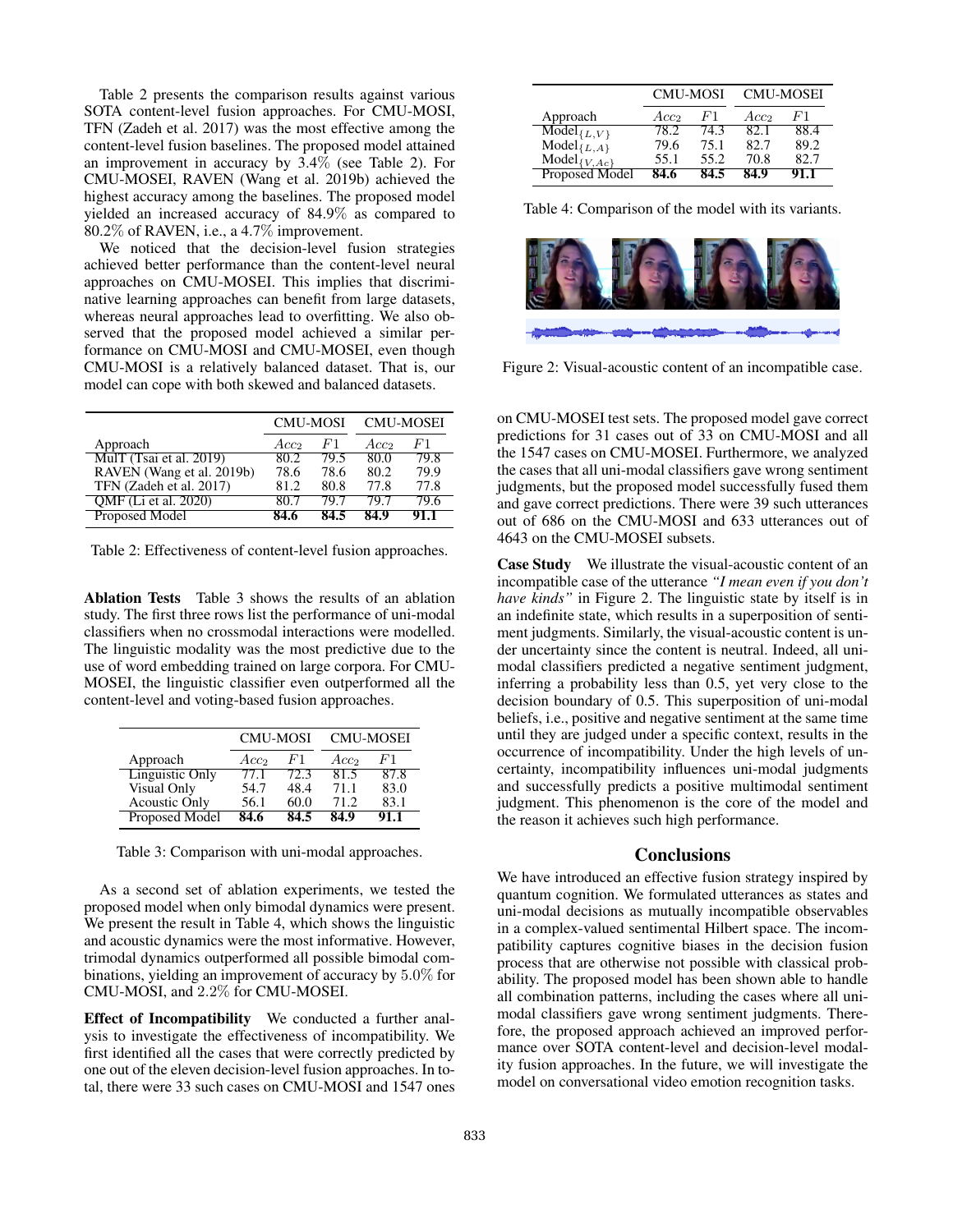## Acknowledgements

This study is supported by the Quantum Information Access and Retrieval Theory (QUARTZ) project, which has received funding from the European Union's Horizon 2020 research and innovation programme under the Marie Skłodowska-Curie grant agreement No. 721321, and Natural Science Foundation of China (grant No.: U1636203). We thank Christina Amalia Lioma that gave us constructive comments to improve the paper.

## References

Bagher Zadeh, A.; Liang, P. P.; Poria, S.; Cambria, E.; and Morency, L.-P. 2018. Multimodal Language Analysis in the Wild: CMU-MOSEI Dataset and Interpretable Dynamic Fusion Graph. In *Proceedings of the 56th Annual Meeting of the Association for Computational Linguistics (Volume 1: Long Papers)*, 2236–2246. Melbourne, Australia. doi: 10.18653/v1/P18-1208.

Barezi, E. J.; and Fung, P. 2019. Modality-based Factorization for Multimodal Fusion. In *Proceedings of the 4th Workshop on Representation Learning for NLP, RepL4NLP@ACL 2019, Florence, Italy, August 2, 2019*, 260–269. Association for Computational Linguistics. doi: 10.18653/v1/w19-4331.

Born, M. 1926. Quantenmechanik der stoßvorgänge. *Zeitschrift fur Physik ¨* 38(11-12): 803–827.

Busch, P. 1986. Unsharp reality and joint measurements for spin observables. *Physical Review D* 33(8): 2253.

Busemeyer, J. R.; and Bruza, P. D. 2012. *Quantum models of cognition and decision*. Cambridge University Press.

Busemeyer, J. R.; and Wang, Z. 2018. Hilbert space multidimensional theory. *Psychological review* 125(4): 572.

Chaturvedi, I.; Satapathy, R.; Cavallari, S.; and Cambria, E. 2019. Fuzzy commonsense reasoning for multimodal sentiment analysis. *Pattern Recognit. Lett.* 125: 264–270. doi: 10.1016/j.patrec.2019.04.024.

Cho, K.; Van Merriënboer, B.; Gulcehre, C.; Bougares, F.; Schwenk, H.; and Bengio, Y. 2014. Learning phrase representations using RNN encoder-decoder for statistical machine translation. *arXiv preprint arXiv:1406.1078* .

Dumpala, S. H.; Sheikh, I.; Chakraborty, R.; and Kopparapu, S. K. 2019. Audio-visual fusion for sentiment classification using cross-modal autoencoder. NIPS.

Fell, L.; Dehdashti, S.; Bruza, P.; and Moreira, C. 2019. An Experimental Protocol to Derive and Validate a Quantum Model of Decision-Making. In *Proceedings of the 41th Annual Meeting of the Cognitive Science Society, CogSci 2019: Creativity + Cognition + Computation, Montreal, Canada, July 24-27, 2019*, 1724–1730. cognitivesciencesociety.org.

Freund, Y.; and Schapire, R. E. 1997. A decision-theoretic generalization of on-line learning and an application to boosting. *Journal of computer and system sciences* 55(1): 119–139.

Gkoumas, D.; Li, Q.; Lioma, C.; Yu, Y.; and Song, D. 2021. What makes the difference? An empirical comparison of fusion strategies for multimodal language analysis. *Information Fusion* 66: 184–197.

Gkoumas, D.; Uprety, S.; and Song, D. 2018. Investigating non-classical correlations between decision fused multimodal documents. In *International Symposium on Quantum Interaction*, 163–176. Springer.

Glodek, M.; Tschechne, S.; Layher, G.; Schels, M.; Brosch, T.; Scherer, S.; Kächele, M.; Schmidt, M.; Neumann, H.; Palm, G.; and Schwenker, F. 2011a. Multiple Classifier Systems for the Classification of Audio-Visual Emotional States. In *Affective Computing and Intelligent Interaction*, 359–368. Berlin, Heidelberg: Springer Berlin Heidelberg.

Glodek, M.; Tschechne, S.; Layher, G.; Schels, M.; Brosch, T.; Scherer, S.; Kächele, M.; Schmidt, M.; Neumann, H.; Palm, G.; et al. 2011b. Multiple classifier systems for the classification of audio-visual emotional states. In *International Conference on Affective Computing and Intelligent Interaction*, 359–368. Springer.

Halmos, P. 1987. *Finite-Dimensional Vector Spaces*. Undergraduate Texts in Mathematics. New York, USA: Springer.

Hughes, R. I. 1989. *The structure and interpretation of quantum mechanics*. Harvard university press.

Kolmogorov, A. N. 1950. Foundations of the theory of probability, Chelsea Pub. *New York (German original 1933)* .

Li, Q.; Gkoumas, D.; Lioma, C.; and Melucci, M. 2020. Quantum-inspired multimodal fusion for video sentiment analysis. *Information Fusion* .

Li, Q.; Wang, B.; and Melucci, M. 2019. CNM: An Interpretable Complex-valued Network for Matching. In *Proceedings of the 2019 Conference of the North American Chapter of the Association for Computational Linguistics: Human Language Technologies, Volume 1 (Long and Short Papers)*, 4139–4148. Minneapolis, Minnesota: Association for Computational Linguistics. doi:10.18653/v1/N19-1420.

Liang, P. P.; Liu, Z.; Bagher Zadeh, A.; and Morency, L.-P. 2018. Multimodal Language Analysis with Recurrent Multistage Fusion. In *Proceedings of the 2018 Conference on Empirical Methods in Natural Language Processing*, 150–161. Brussels, Belgium: Association for Computational Linguistics. doi:10.18653/v1/D18-1014.

Liang, Y.-C.; Spekkens, R. W.; and Wiseman, H. M. 2011. Specker's parable of the overprotective seer: A road to contextuality, nonlocality and complementarity. *Physics Reports* 506(1-2): 1–39.

Liu, Z.; Shen, Y.; Lakshminarasimhan, V. B.; Liang, P. P.; Bagher Zadeh, A.; and Morency, L.-P. 2018. Efficient Lowrank Multimodal Fusion With Modality-Specific Factors. In *Proceedings of the 56th Annual Meeting of the Association for Computational Linguistics (Volume 1: Long Papers)*, 2247–2256. Melbourne, Australia: Association for Computational Linguistics. doi:10.18653/v1/P18-1209.

Morgenstern, O. 1949. The theory of games. *Scientific American* 180(5): 22–25.